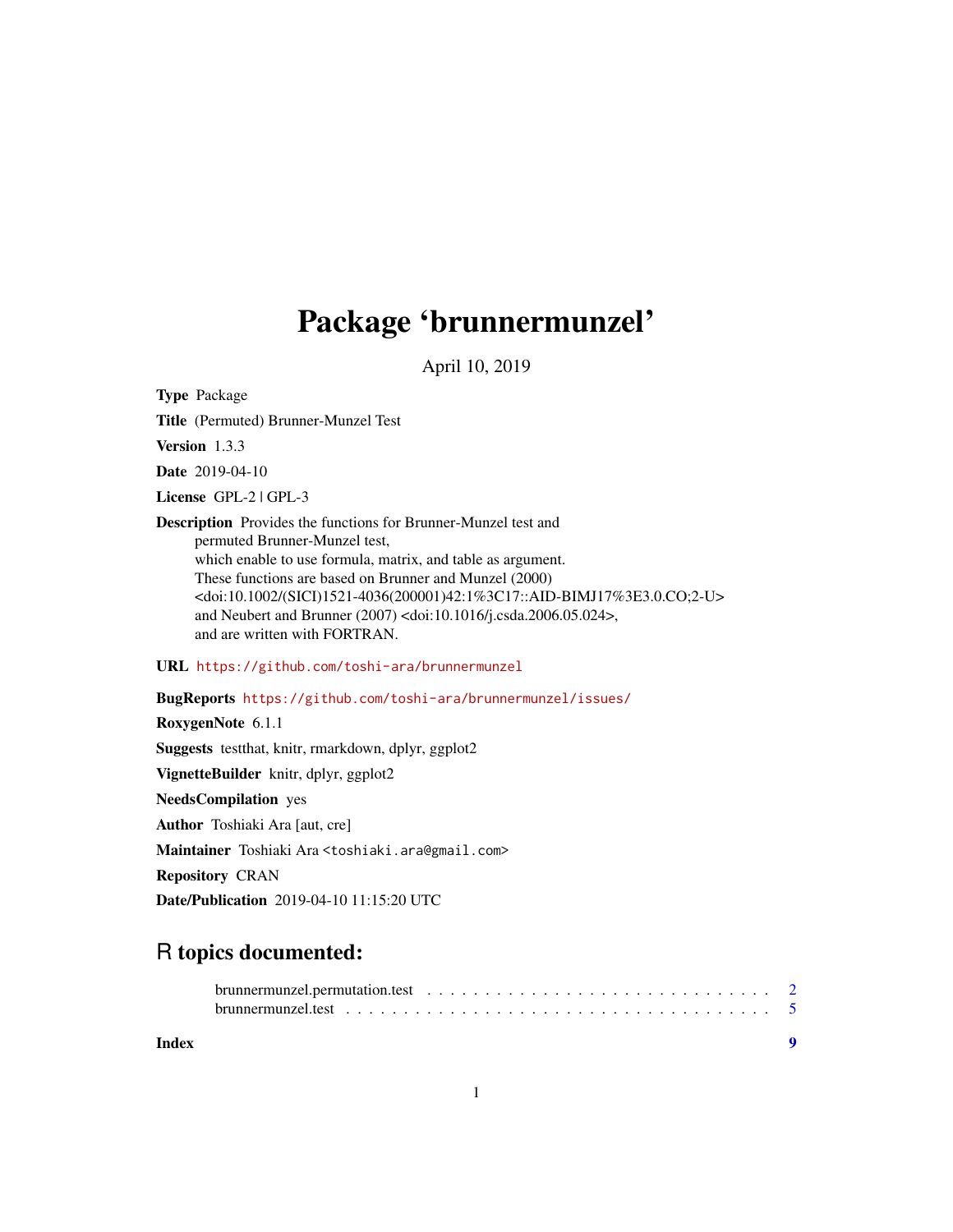<span id="page-1-0"></span>brunnermunzel.permutation.test

*permuted Brunner-Munzel test*

#### Description

This function performs the permuted Brunner-Munzel test.

#### Usage

```
brunnermunzel.permutation.test(x, ...)
## Default S3 method:
brunnermunzel.permutation.test(x, y,
 alternative = c("two.sided", "greater", "less"), force = FALSE, ...)
## S3 method for class 'formula'
brunnermunzel.permutation.test(formula, data, subset,
 na.action, ...)
## S3 method for class 'matrix'
brunnermunzel.permutation.test(x, ...)
## S3 method for class 'table'
brunnermunzel.permutation.test(x, ...)
```
#### Arguments

| $\mathsf{x}$ | the numeric vector of data values from the sample 1, or $2 \times n$ matrix of table<br>(number of row must be 2 and column is ordinal variables).                                                                    |
|--------------|-----------------------------------------------------------------------------------------------------------------------------------------------------------------------------------------------------------------------|
| $\cdots$     | further arguments to be passed to or from methods (This argument is for only<br>formula).                                                                                                                             |
| y            | the numeric vector of data values from the sample 2. If x is matrix or table, y<br>must be missing.                                                                                                                   |
| alternative  | a character string specifying the alternative hypothesis, must be one of "two.sided"<br>(default), "greater" or "less". User can specify just the initial letter.                                                     |
| force        | <b>FALSE</b> (default): If sample size is too large [number of combinations > 40116600<br>$=$ choose(28, 14)], use brunnermunzel. test.<br><b>TRUE</b> : perform permuted Brunner-Munzel test regardless sample size. |
| formula      | a formula of the form $\ln s \sim$ rhs where $\ln s$ is a numeric variable giving the<br>data values and rhs a factor with two levels giving the corresponding groups.                                                |
| data         | an optional matrix or data frame (or similar: see model frame) containing<br>the variables in the formula formula. By default the variables are taken from<br>environment(formula).                                   |
| subset       | an optional vector specifying a subset of observations to be used.                                                                                                                                                    |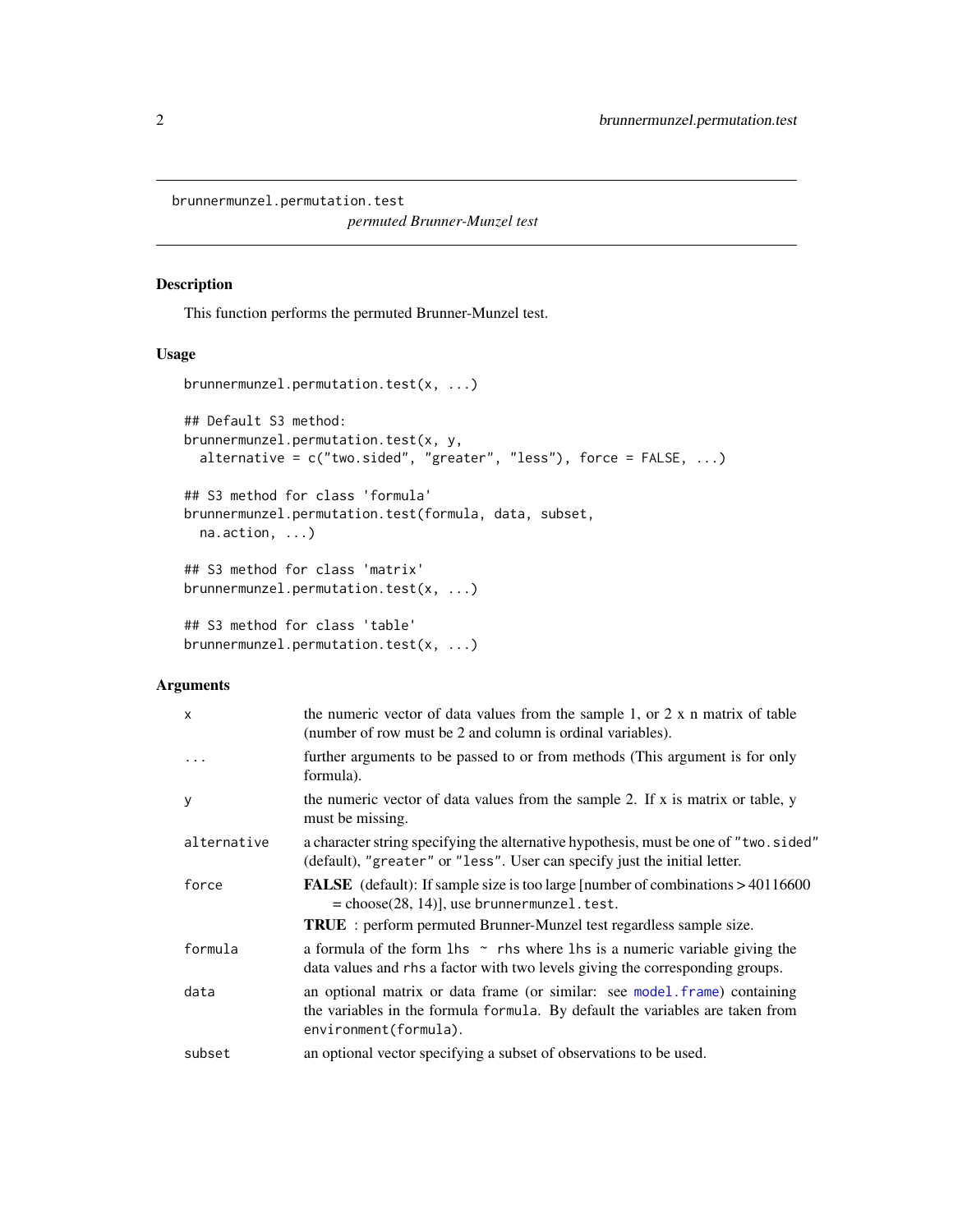| na.action | a function which indicates what should happen when the data contain NAs. De- |
|-----------|------------------------------------------------------------------------------|
|           | faults to getOption("na.action").                                            |

#### Value

A list containing the following components:

| method    | the characters "permuted Brunner-Munzel Test"   |
|-----------|-------------------------------------------------|
| p.value   | the <i>p</i> -value of the test.                |
| data.name | a character string giving the name of the data. |

#### **Note**

FORTRAN subroutine 'combination' in combination.f is derived from the program by shikino (<http://slpr.sakura.ne.jp/qp/combination>) (CC-BY-4.0). Thanks to shikono for your useful subroutine.

#### References

Karin Neubert and Edgar Brunner, "A studentized permutation test for the non-parametric Behrens-Fisher problem", Computational Statistics and Data Analysis, Vol. 51, pp. 5192-5204 (2007).

#### See Also

This function is made in reference to following cite (in Japanese): Prof. Haruhiko Okumura ([https:](https://oku.edu.mie-u.ac.jp/~okumura/stat/brunner-munzel.html) [//oku.edu.mie-u.ac.jp/~okumura/stat/brunner-munzel.html](https://oku.edu.mie-u.ac.jp/~okumura/stat/brunner-munzel.html)).

#### Examples

```
## Hollander & Wolfe (1973), 29f.
## Hamilton depression scale factor measurements in 9 patients with
## mixed anxiety and depression, taken at the first (x) and second
## (y) visit after initiation of a therapy (administration of a
## tranquilizer).
x <- c(1.83, 0.50, 1.62, 2.48, 1.68, 1.88, 1.55, 3.06, 1.30)
y <- c(0.878, 0.647, 0.598, 2.05, 1.06, 1.29, 1.06, 3.14, 1.29)
brunnermunzel.permutation.test(x, y)
## permuted Brunner-Munzel Test
##
## data: x and y
## p-value = 0.158
## Formula interface.
dat <- data.frame(
   value = c(x, y),
   group = factor(rep(c("x", "y"), c(length(x), length(y))),
                  levels = c("x", "y"))
```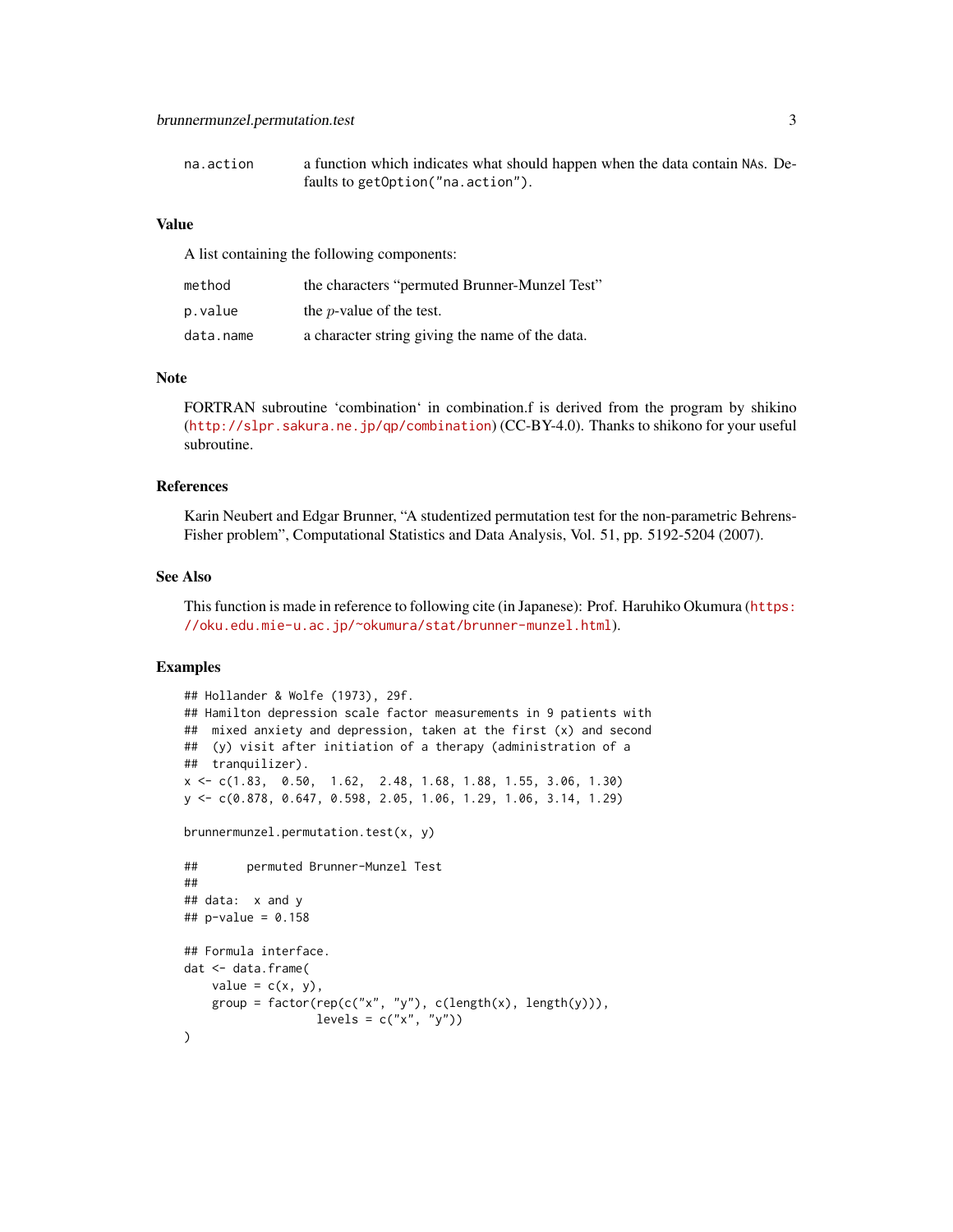```
brunnermunzel.permutation.test(value \sim group, data = dat)
## permuted Brunner-Munzel Test
##
## data: value by group
## p-value = 0.158
## Pain score on the third day after surgery for 14 patients under
## the treatment Y and 11 patients under the treatment N
## (see Brunner and Munzel, 2000; Neubert and Brunner, 2007).
Y <- c(1, 2, 1, 1, 1, 1, 1, 1, 1, 1, 2, 4, 1, 1)
N <- c(3, 3, 4, 3, 1, 2, 3, 1, 1, 5, 4)
brunnermunzel.permutation.test(Y, N)
## permuted Brunner-Munzel Test
##
## data: Y and N
## p-value = 0.008038
## Formula interface.
dat <- data.frame(
   value = c(Y, N),
   group = factor(rep(c("Y", "N"), c(length(Y), length(N))),
                  levels = c("Y", "N"))
)
brunnermunzel.permutation.test(value ~ group, data = dat)
## permuted Brunner-Munzel Test
##
## data: value by group
## p-value = 0.008038
## Matrix or Table interface.
##
dat1 <- matrix(c(4, 4, 2, 1, 5, 4), nr = 2, byrow = TRUE)
dat2 <- as.table(dat1)
brunnermunzel.permutation.test(dat1) # matrix
## permuted Brunner-Munzel Test
##
## data: Group1 and Group2
## p-value = 0.1593
```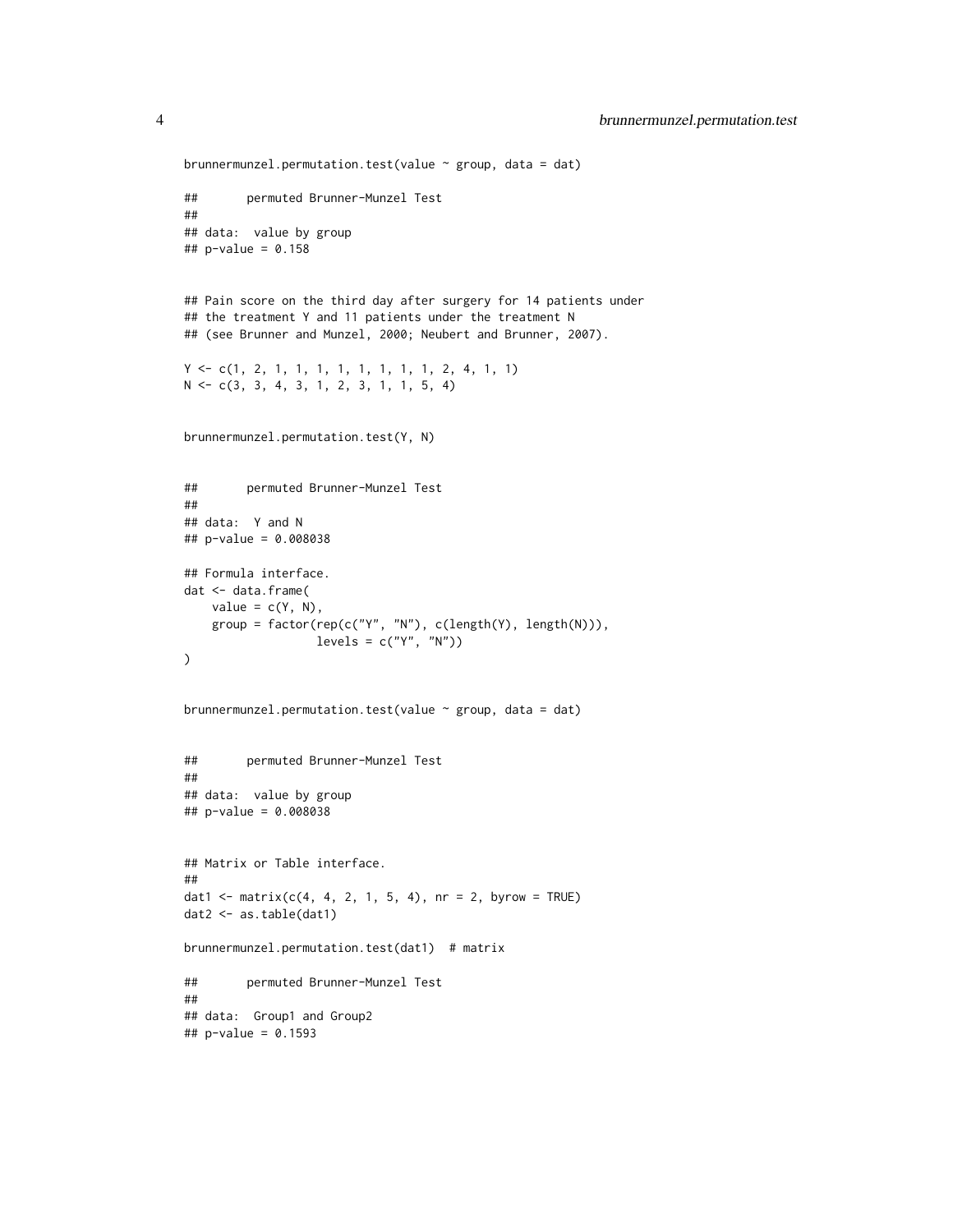#### <span id="page-4-0"></span>brunnermunzel.test 5

```
brunnermunzel.permutation.test(dat2) # table
## Brunner-Munzel Test
##
## permuted Brunner-Munzel Test
##
## data: A and B
## p-value = 0.1593
```
brunnermunzel.test *brunnermunzel.test*

#### Description

This function performs the Brunner–Munzel test for stochastic equality of two samples, which is also known as the Generalized Wilcoxon Test. NAs from the data are omitted. This function enables to use formula as argument.

#### Usage

```
brunnermunzel.test(x, ...)
## Default S3 method:
brunnermunzel.test(x, y, alternative = c("two.sided",
  "greater", "less"), alpha = 0.05, perm = FALSE, ...)
## S3 method for class 'formula'
brunnermunzel.test(formula, data, subset, na.action, ...)
## S3 method for class 'matrix'
brunnermunzel.test(x, ...)
## S3 method for class 'table'
brunnermunzel.test(x, ...)
```
#### Arguments

| $\mathsf{x}$ | the numeric vector of data values from the sample 1, or 2 x n matrix of table<br>(number of row must be 2 and column is ordinal variables).                       |
|--------------|-------------------------------------------------------------------------------------------------------------------------------------------------------------------|
| $\ddots$ .   | further arguments to be passed to or from methods (This argument is for only<br>formula).                                                                         |
| y            | the numeric vector of data values from the sample 2. If x is matrix or table, y<br>must be missing.                                                               |
| alternative  | a character string specifying the alternative hypothesis, must be one of "two.sided"<br>(default), "greater" or "less". User can specify just the initial letter. |
| alpha        | significance level, default is 0.05 for 95% confidence interval.                                                                                                  |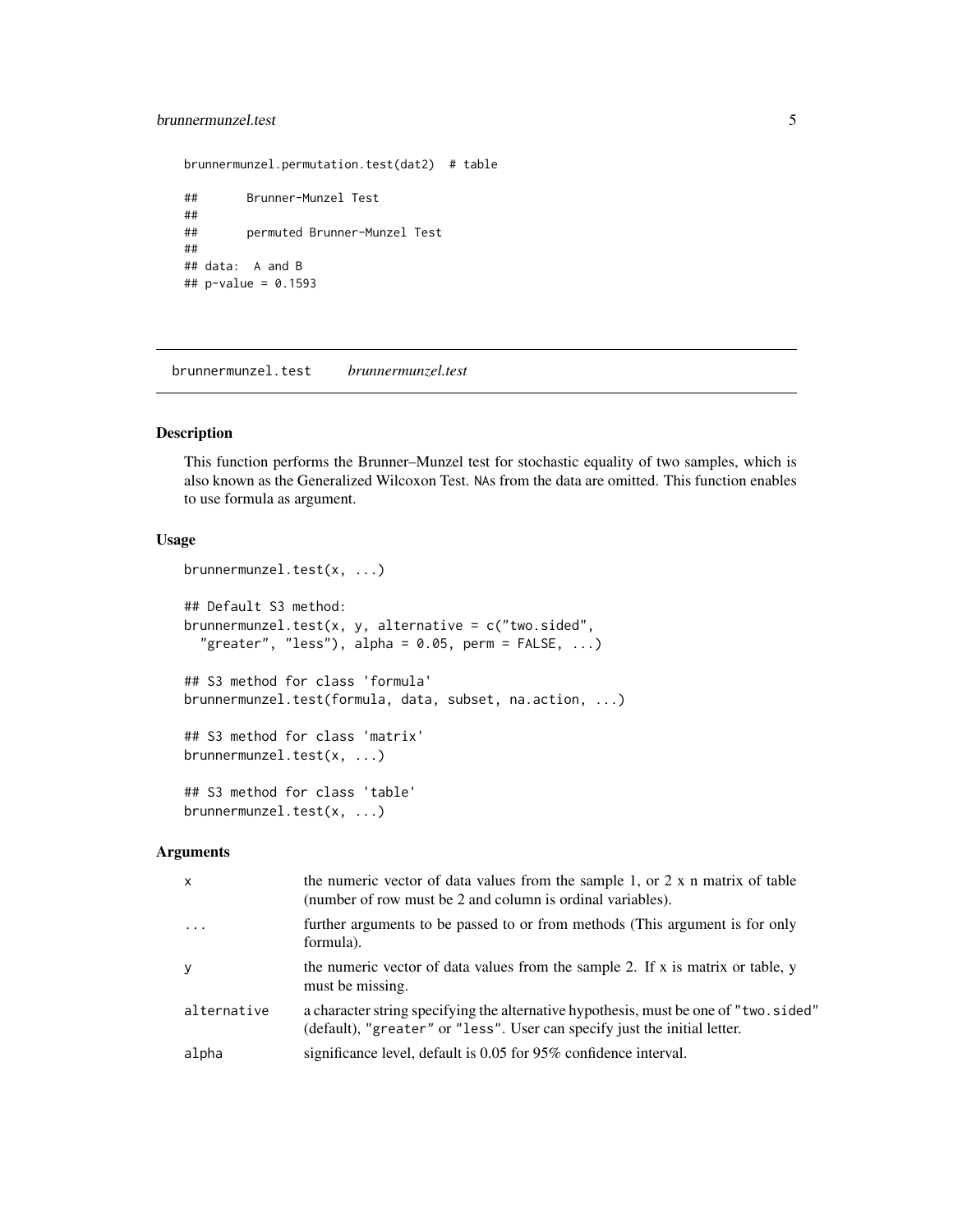<span id="page-5-0"></span>

| perm      | logical                                                                                                                                                                             |
|-----------|-------------------------------------------------------------------------------------------------------------------------------------------------------------------------------------|
|           | <b>FALSE</b> (default): perform Brunner-Munzel test.                                                                                                                                |
|           | <b>TRUE</b> : perform permuted Brunner-Munzel test.                                                                                                                                 |
| formula   | a formula of the form $\ln s \sim$ rhs where $\ln s$ is a numeric variable giving the<br>data values and rhs a factor with two levels giving the corresponding groups.              |
| data      | an optional matrix or data frame (or similar: see model.frame) containing<br>the variables in the formula formula. By default the variables are taken from<br>environment(formula). |
| subset    | an optional vector specifying a subset of observations to be used.                                                                                                                  |
| na.action | a function which indicates what should happen when the data contain NAs. De-<br>faults to getOption("na.action").                                                                   |

#### Value

A list containing the following components:

| statistic | the Brunner–Munzel test statistic.                                  |
|-----------|---------------------------------------------------------------------|
| parameter | the degrees of freedom.                                             |
| conf.int  | the confidence interval.                                            |
| p.value   | the $p$ -value of the test.                                         |
| data.name | a character string giving the name of the data.                     |
| estimate  | an estimate of the effect size, i.e., $P(X \le Y) + 0.5 * P(X = Y)$ |

#### Note

There exist discrepancies with Brunner and Munzel (2000) because there is a typo in the paper. The corrected version is in Neubert and Brunner (2007) (e.g., compare the estimates for the case study on pain scores). The current R function follows Neubert and Brunner (2007).

#### See Also

The R script of brunnermunzel.test.default is derived from that of brunner.munzel.test in lawstat package, and is rewritten with FORTRAN. Thanks to authors of lawstat package.

#### Examples

## Hollander & Wolfe (1973), 29f. ## Hamilton depression scale factor measurements in 9 patients with ## mixed anxiety and depression, taken at the first (x) and second ## (y) visit after initiation of a therapy (administration of a ## tranquilizer). x <- c(1.83, 0.50, 1.62, 2.48, 1.68, 1.88, 1.55, 3.06, 1.30) y <- c(0.878, 0.647, 0.598, 2.05, 1.06, 1.29, 1.06, 3.14, 1.29) brunnermunzel.test(x, y) ## Brunner-Munzel Test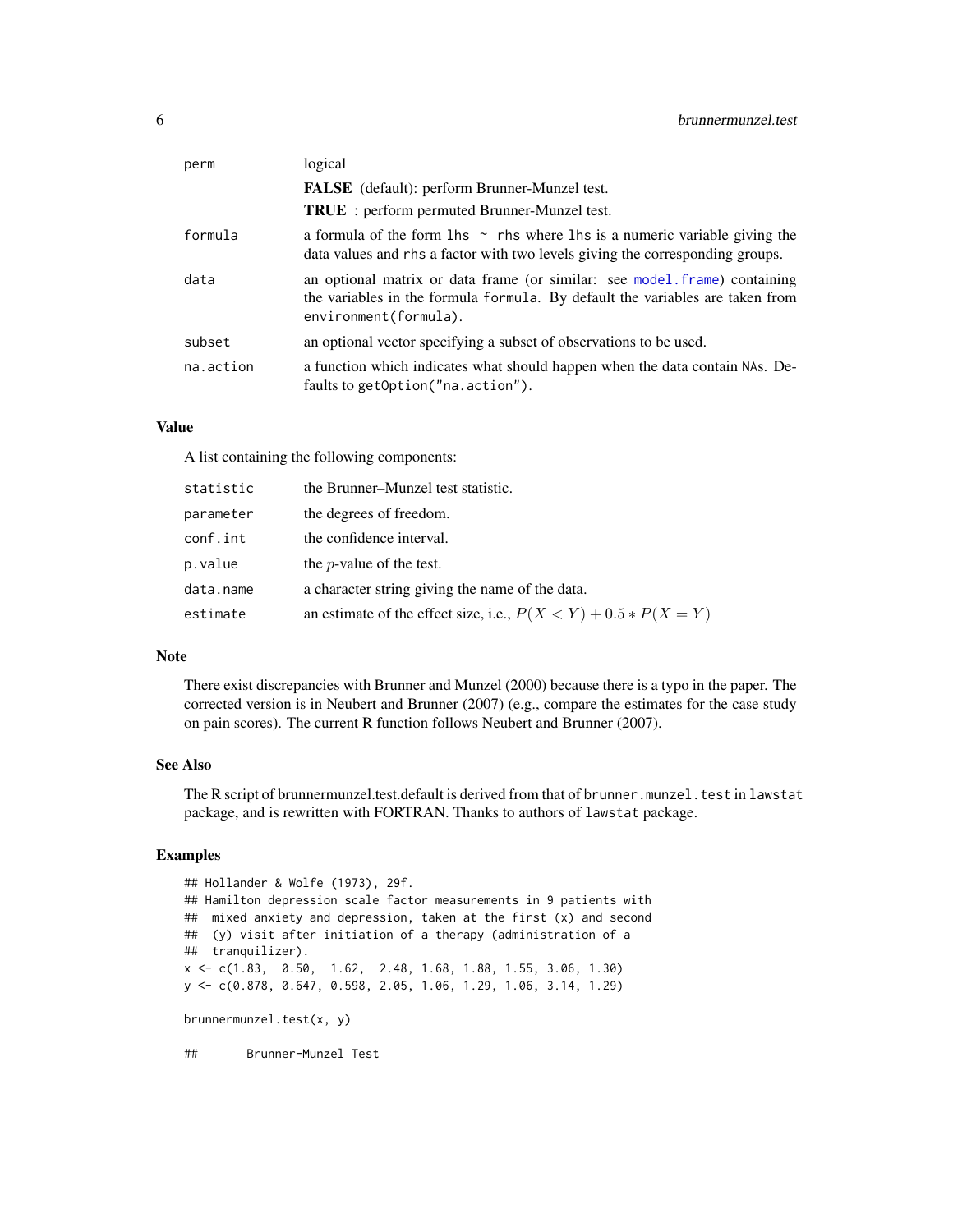```
## data: x and y
## Brunner-Munzel Test Statistic = -1.4673, df = 15.147, p-value = 0.1628
## 95 percent confidence interval:
## -0.02962941 0.59753064
## sample estimates:
## P(X<Y)+.5*P(X=Y)
## 0.2839506
## Formula interface.
dat <- data.frame(
   value = c(x, y),
   group = factor(rep(c("x", "y"), c(length(x), length(y))),
                  levels = c("x", "y")\lambdabrunnermunzel.test(value ~ group, data = dat)
## Brunner-Munzel Test
##
## data: value by group
## Brunner-Munzel Test Statistic = -1.4673, df = 15.147, p-value = 0.1628
## 95 percent confidence interval:
## -0.02962941 0.59753064
## sample estimates:
## P(X<Y)+.5*P(X=Y)
## 0.2839506
## Pain score on the third day after surgery for 14 patients under
## the treatment Y and 11 patients under the treatment N
## (see Brunner and Munzel, 2000; Neubert and Brunner, 2007).
Y <- c(1, 2, 1, 1, 1, 1, 1, 1, 1, 1, 2, 4, 1, 1)
N <- c(3, 3, 4, 3, 1, 2, 3, 1, 1, 5, 4)
brunnermunzel.test(Y, N)
## Brunner-Munzel Test
## data: Y and N
## Brunner-Munzel Test Statistic = 3.1375, df = 17.683, p-value = 0.005786
## 95 percent confidence interval:
## 0.5952169 0.9827052
## sample estimates:
## P(X<Y)+.5*P(X=Y)
## 0.788961
## Formula interface.
dat <- data.frame(
   value = c(Y, N),
   group = factor(rep(c("Y", "N"), c(length(Y), length(N))),
                  levels = c("Y", "N"))
```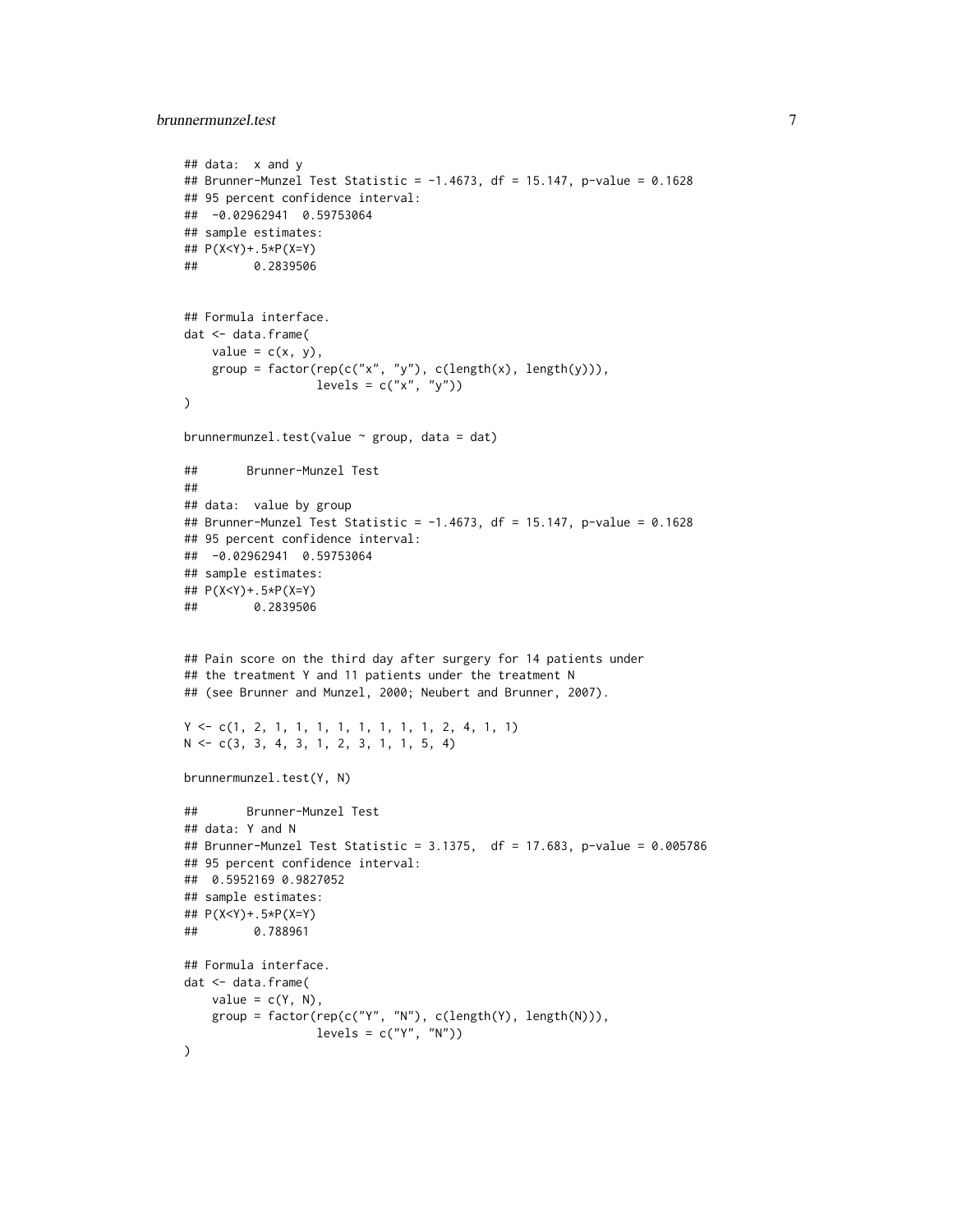```
brunnermunzel.test(value \sim group, data = dat)
## Brunner-Munzel Test
##
## data: value by group
## Brunner-Munzel Test Statistic = 3.1375, df = 17.683, p-value =
## 0.005786
## 95 percent confidence interval:
## 0.5952169 0.9827052
## sample estimates:
## P(X<Y)+.5*P(X=Y)
## 0.788961
## Matrix or Table interface.
##
dat1 <- matrix(c(4, 4, 2, 1, 5, 4), nr = 2, byrow = TRUE)dat2 <- as.table(dat1)
brunnermunzel.test(dat1) # matrix
## Brunner-Munzel Test
## data: Group1 and Group2
## Brunner-Munzel Test Statistic = 1.5511, df = 16.961, p-value =
## 0.1393
## 95 percent confidence interval:
## 0.4351213 0.9248787
## sample estimates:
## P(X<Y)+.5*P(X=Y)
## 0.68
brunnermunzel.test(dat2) # table
## Brunner-Munzel Test
## data: A and B
## Brunner-Munzel Test Statistic = 1.5511, df = 16.961, p-value =
## 0.1393
## 95 percent confidence interval:
## 0.4351213 0.9248787
## sample estimates:
## P(X<Y)+.5*P(X=Y)
## 0.68
```